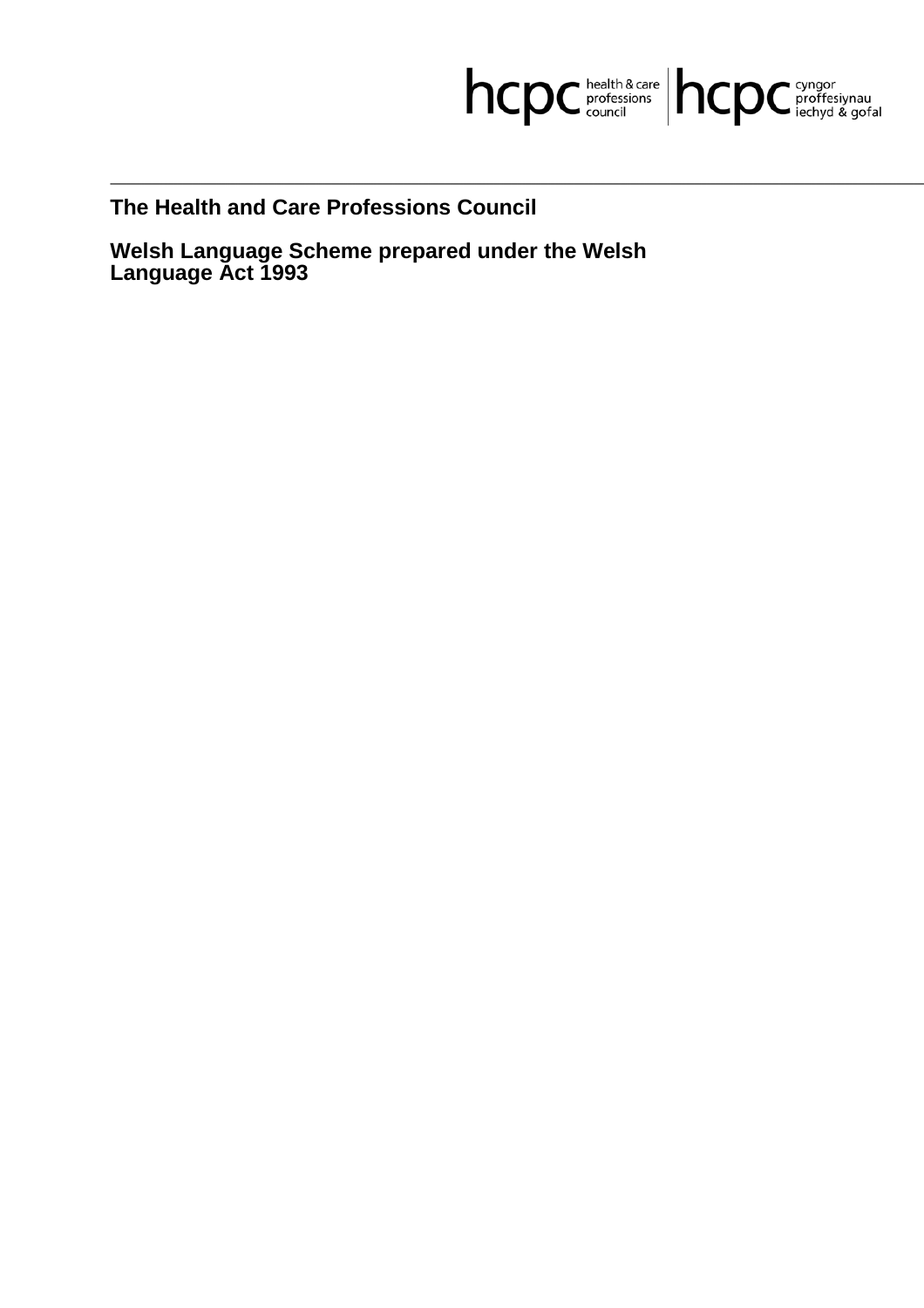## **The Health and Care Professions Council Welsh Language Scheme**

The Health and Care Professions Council's amended Welsh Language Scheme received the approval of the Welsh Language Commissioner under Section 14(1) of the Welsh Language Act 1993 on 15 February 2013<sup>1</sup>

<sup>&</sup>lt;sup>1</sup> The Health and Care Professions Council was previously known as the Health Professions Council. This Welsh Language Scheme has been updated to reflect the HCPC's new name and its new remit in regulating social workers.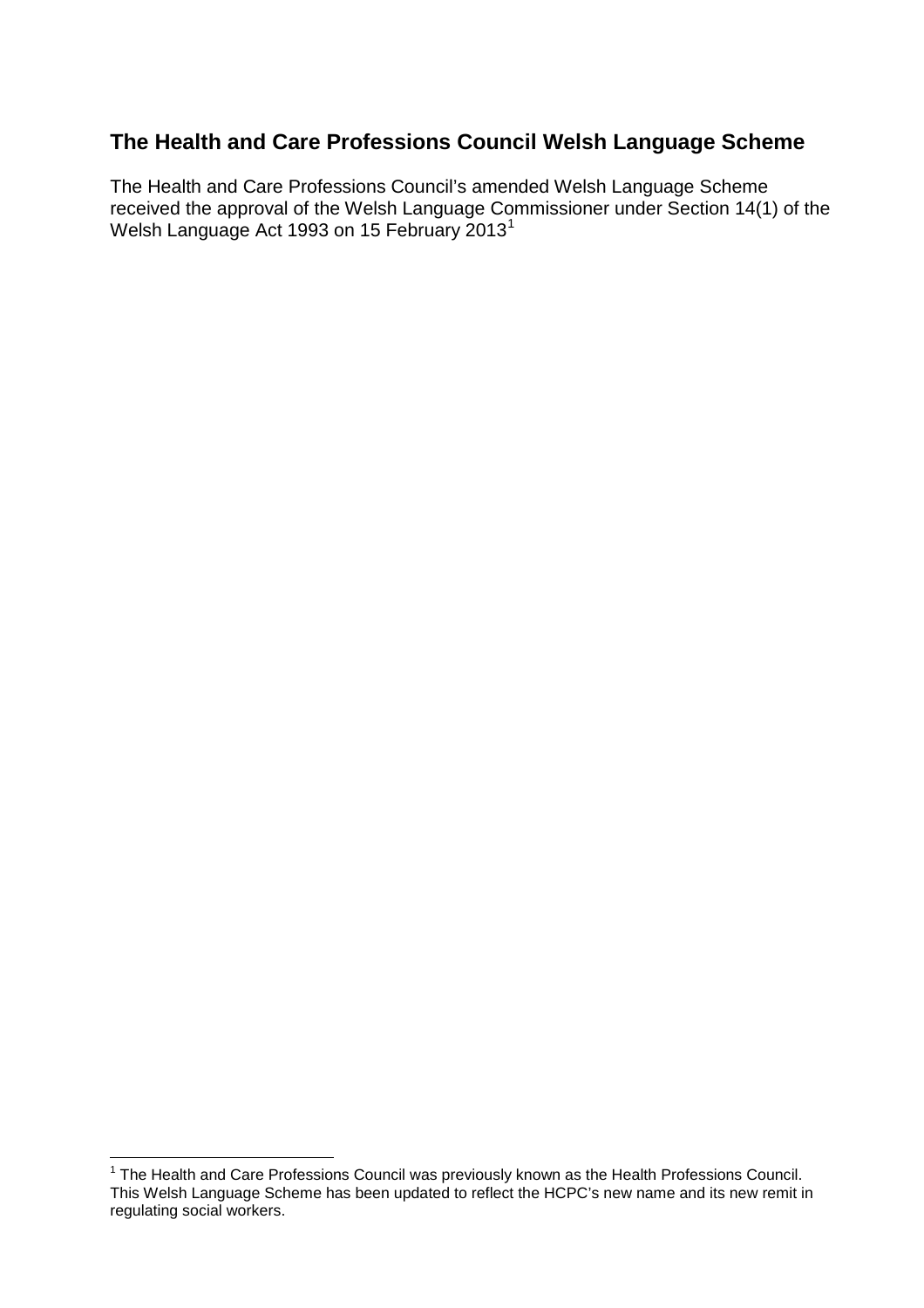#### **Principle of equality**

The Health and Care Professions Council is committed to fulfilling its obligations under the Welsh Language Act 1993.

The Health and Care Professions Council has adopted the principle that in the conduct of public business in Wales, it will treat the English and Welsh languages on a basis of equality.

This Scheme sets out how the Health and Care Professions Council will give effect to that principle when providing services to the public in Wales.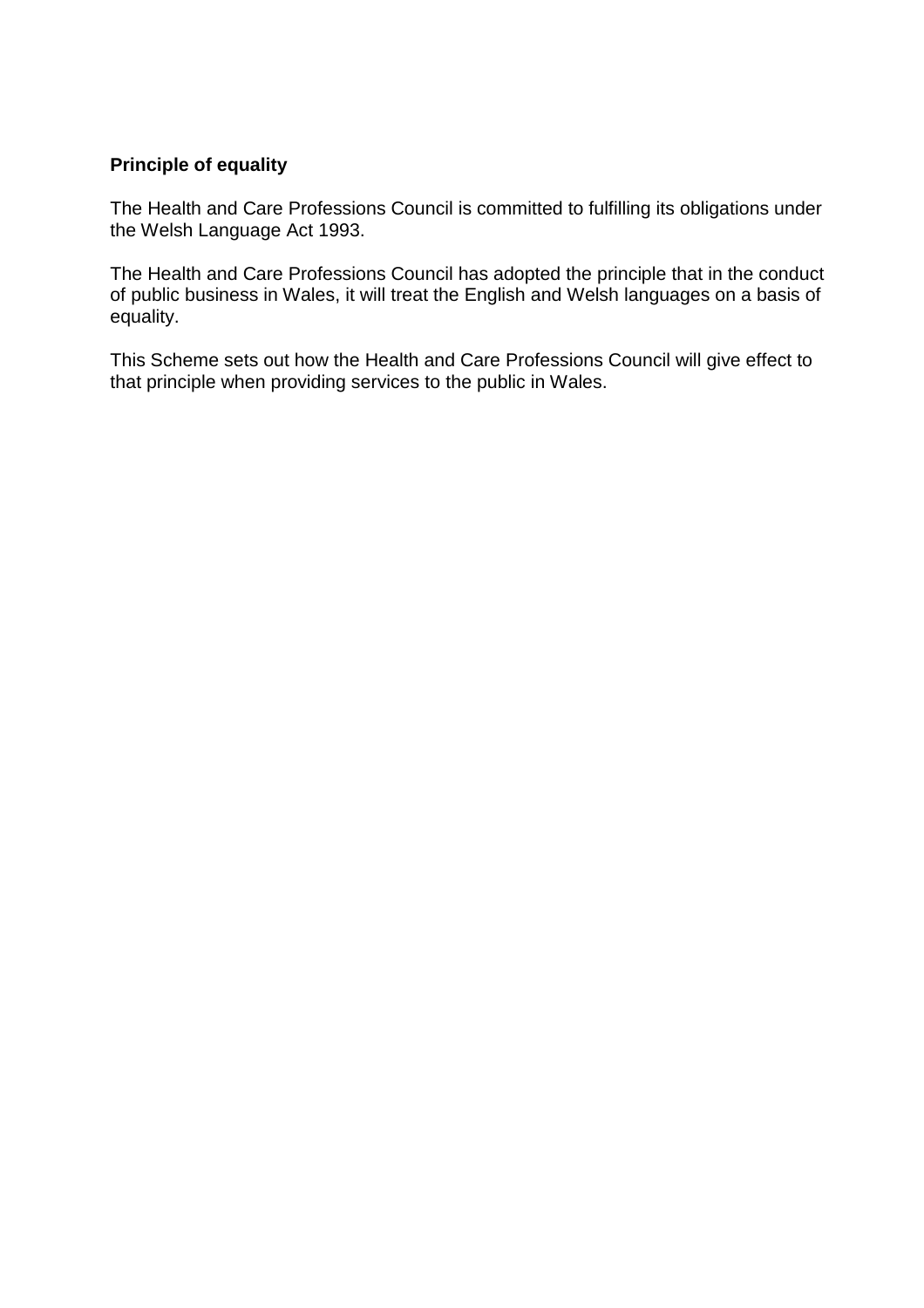# **1. Introduction**

## **About the Health and Care Professions Council (HCPC)**

- 1.1 The Health and Care Professions Council (HCPC) adopts the principle that in the conduct of public business in Wales, it will treat the English and Welsh languages on the basis of equality. This Scheme sets out how the HCPC intends to give effect to that principle when providing services to the public in Wales.
- 1.2 The HCPC is a statutory UK-wide regulator, and was set up to protect the public. To do this, the HCPC keeps a register of health and care professionals who meet its standards for their training, professional skills, behaviour and health. The HCPC was previously known as the Health Professions Council.
- 1.3 Professionals on the HCPC's Register are called 'registrants' and there are approximately 300,000 on the Register, from 16 different professions.
	- Arts therapists
	- Biomedical scientists
	- Chiropodists / podiatrists
	- Clinical scientists
	- Dietitians
	- Hearing aid dispensers
	- Occupational therapists
	- Operating department practitioners
	- Orthoptists
	- Paramedics
	- Physiotherapists
	- Practitioner psychologists
	- Prosthetists / orthotists
	- Radiographers
	- Social workers in England
	- Speech and language therapists
- 1.4 The HCPC may regulate other professions in the future. An up-to-date list of the professions it regulates can be found at www.hcpc-uk.org
- 1.5 Each of these professions has a 'protected title' (protected titles include titles like 'physiotherapist' and 'dietitian'). Anyone who uses one of these titles must be on the HCPC's Register. Anyone who uses a protected title who is not registered with the HCPC is breaking the law and could be prosecuted.
- 1.6 The Register is available on the HCPC's website for anyone to search, so that they can check that their professional is registered.
- 1.7 Members of the public can raise concerns about a registrant's conduct or competence. The HCPC can look at these concerns as part of its role in protecting the public. It looks at all concerns raised, to decide whether it is necessary to take action. The HCPC may hold a hearing to consider the case and the concerns raised.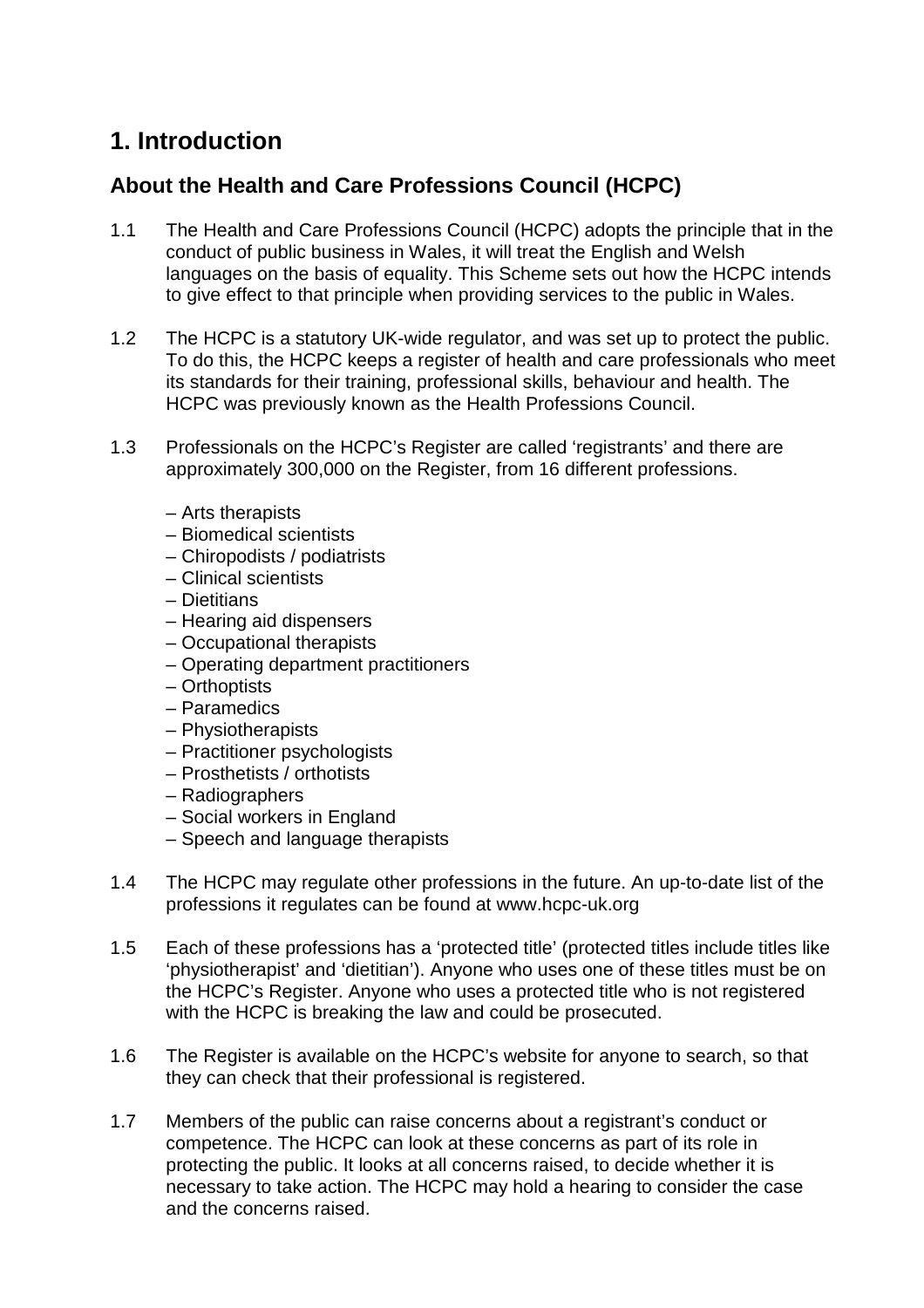1.8 The HCPC is currently based at Park House, 184 Kennington Park Road, London, SE11 4BU and employs over 100 members of staff. It does not anticipate that it will have an office in Wales in the near future. However, the HCPC intends to follow the Act as the HCPC is a UK wide regulator.

#### **How we are run**

- 1.9 The HCPC was created by a piece of legislation called the Health and Social Work Professions Order 2001. This sets out its role and gives the HCPC its legal power. The HCPC has a Council which sets the strategy and policy, and makes sure that the HCPC carries out its role.
- 1.10 Professionals must register with the HCPC before they can use one of the protected titles for their profession. This means that even if they have completed a course in, for example, physiotherapy, they would still not be able to call themselves a 'physiotherapist' unless they were registered with the HCPC.

### **Our role**

- 1.11 The HCPC has four main functions. It:
	- sets standards which applicants and registrants must meet;
	- approves education programmes which meet its standards;
	- registers individuals who meet those standards; and
	- takes action against individuals on its Register who do not meet those standards.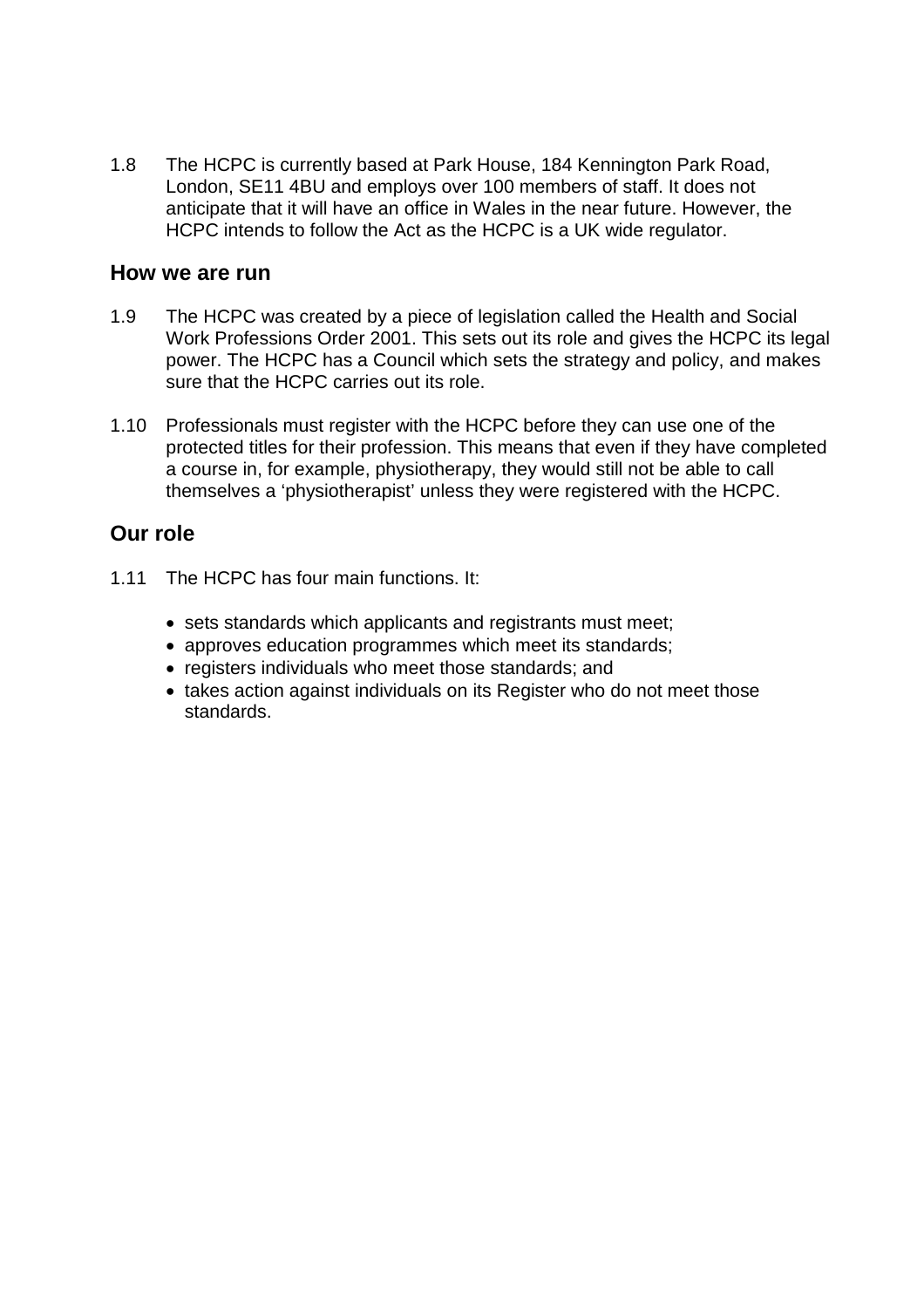# **2. Service planning and delivery**

2.1 The HCPC acknowledges the importance of providing a service in the preferred language of the customer as part of a quality service and recognises the culture and linguistic needs of the Welsh speaking public. The HCPC is fully committed to the principle that the English and Welsh languages will be treated on the basis of equality.

#### **New policies and initiatives**

- 2.2 An assessment will be made of the likely impact of any new policy or proposal on the Welsh Language Scheme. The ability of others to provide services in Welsh will also be considered.
- 2.3 In addition:
	- Employees involved in developing HCPC policy will be made aware of the Welsh Language Scheme and our responsibilities under the Welsh Language Act 1993. Training will also familiarise them with the implementation, reporting and evaluation plans for the Scheme.
	- The Council will ensure that new policies and initiatives will be consistent with the Scheme and not undermine it.
	- The Council will oversee the formulation, implementation and on-going monitoring of the HCPC Welsh Language Scheme.
- 2.4 The HCPC will publish and distribute internal guidelines describing the measures necessary to implement the Scheme.
- 2.5 The HCPC will consult with the Welsh Language Commissioner in advance regarding proposals which will affect the Scheme.
- 2.6 The Scheme will not be altered without approval from the Welsh Language Commissioner.

### **Delivery of service**

2.7 The HCPC is committed to the delivery of a bilingual service in accordance with the contents of the Scheme.

### **The standards of service in Welsh**

2.8 The HCPC is committed to providing an equally high service in Wales in both the Welsh and English languages. This will be stated on the HCPC website and in key documents such as our annual report.

### **Supporting measures**

2.9 HCPC will include details of the standards of service with regard to providing a Welsh Language Service in its annual report and on its website.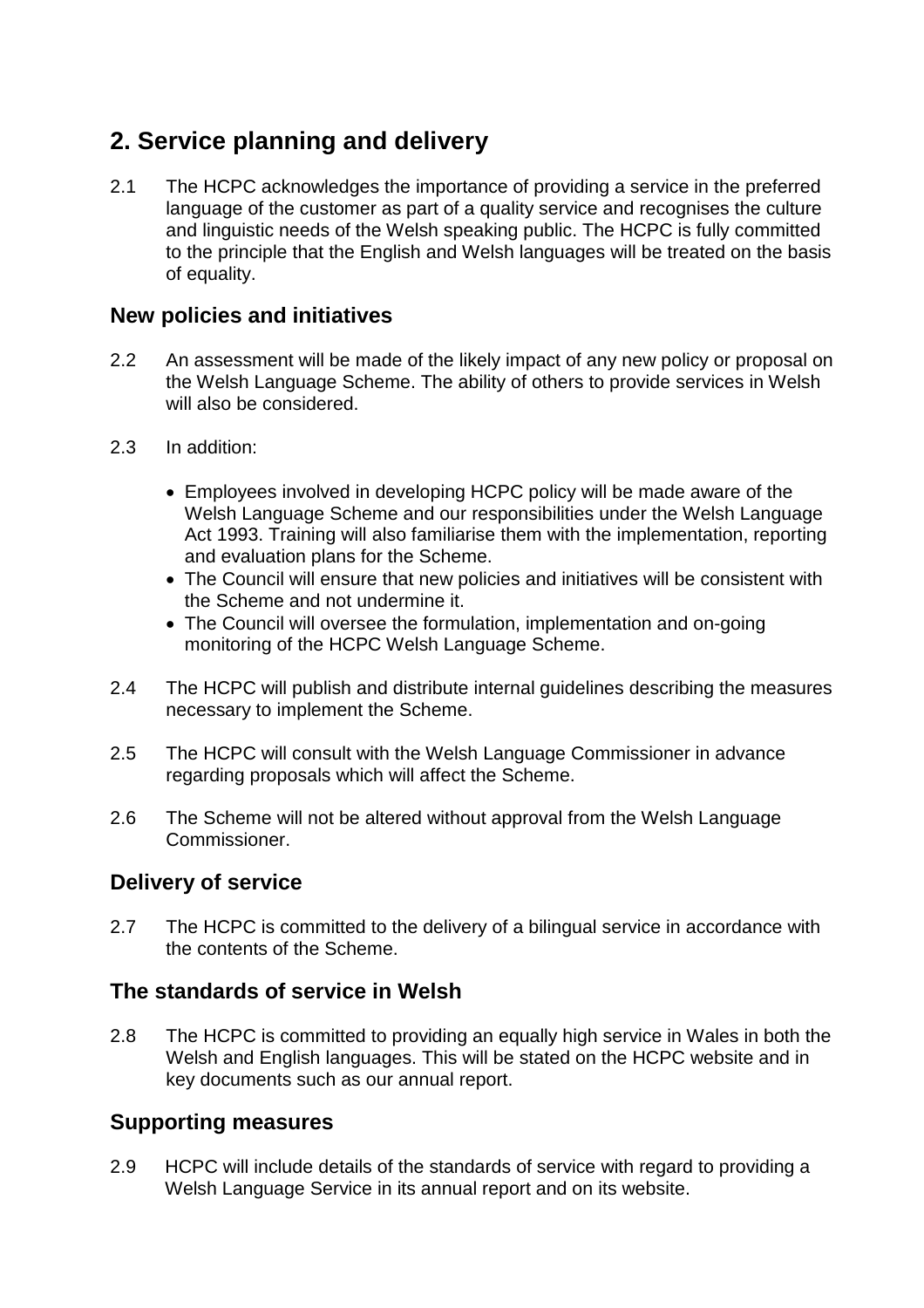# **3. Communicating with the Welsh speaking public**

3.1 The role of the Health and Care Professions Council is to protect the health and well being of people using the services of its registrants across the UK.

#### **Public access to the HCPC**

- 3.2 In delivering its services in accordance with the contents of the Scheme, the HCPC will give priority to the areas of operation where contact with service users and the public is greatest.
- 3.3 The HCPC is committed to offering services to the public in the language or format of their choice.
- 3.4 In order to achieve this, the HCPC will:
	- establish the language of choice of the stakeholder at an early stage;
	- arrange for services to be provided directly or through interpretation in the language of choice;
	- ensure that all HCPC employees are aware of the HCPC's Welsh Language Scheme and how communication in Welsh will be handled and by whom; and
	- publicise clearly the availability of services in Welsh.
- 3.5 The following section deals with specific examples of where the Scheme would be implemented.

#### **Written and telephone communication**

- 3.6 The HCPC is committed to being able to deal with written enquiries in either Welsh or English. This will be stated clearly on any communications intended for distribution or use in Wales. The phrase 'Correspondence is welcome in English or Welsh/Gallwch ohebu yn Gymraeg neu Saesneg' will be included at the foot of headed notepaper and email signatures. Letters or emails in Welsh will be answered with a signed reply in Welsh and within the same service levels as correspondence in English.
- 3.7 For correspondence received in English, HCPC will automatically reply in English unless otherwise requested.
- 3.8 For written communications sent to more than one member of the public, where that written communication is sent to individuals in Wales, then this information will be provided in both English and Welsh.
- 3.9 As the HCPC's office is in London, the HCPC has no Welsh speaking employees at present. It therefore cannot deal with Welsh language calls at the moment. The HCPC will offer the caller the option of continuing the call in English or of putting the query in writing.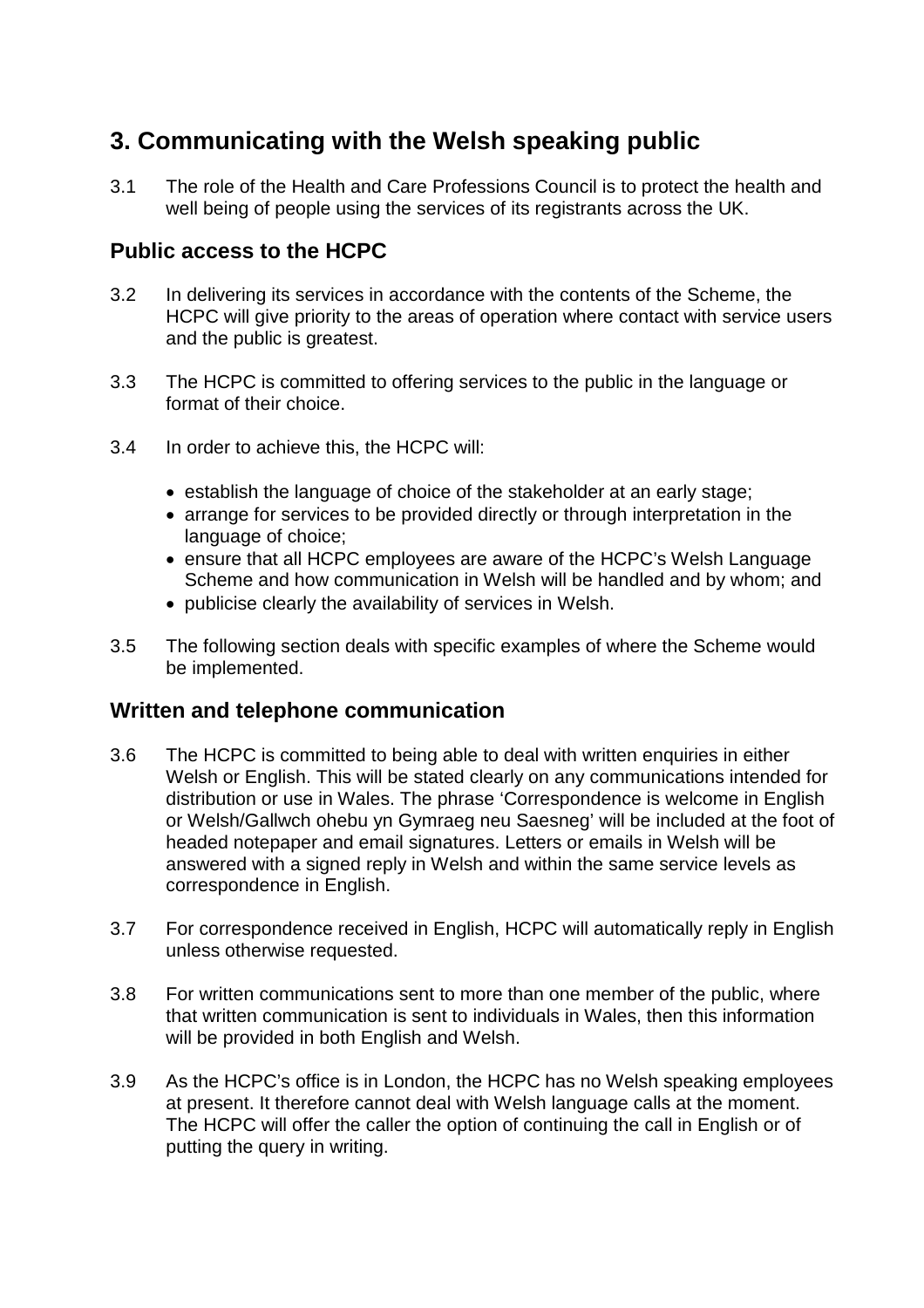- 3.10 The HCPC will publish guidelines on dealing with written and telephone communications in Welsh, and ensure that all employees are aware of the relevant protocol.
- 3.11 The HCPC will monitor the demand for provision to ensure that the option of being able to receive and deal with calls in Welsh from the outset will be considered.

#### **Public meetings**

- 3.12 Notices of public meetings in Wales will be bilingual. Such notices will make it clear that the public will be welcome to speak in Welsh or English. All public meetings in Wales will have Welsh/English interpreters present to allow for the asking and answering of questions in either language. For fitness to practise proceedings held in Wales, please see the separate section below.
- 3.13 The HCPC will provide guidance for the chair of the meeting on offering a choice of language.
- 3.14 Papers and agendas will be produced bilingually for public meetings held in Wales. The HCPC will also use public facing exhibition stand materials and display materials in Welsh and English or bilingually.

#### **Translation**

3.15 The HCPC already uses Welsh language translators to ensure a high quality of service to our Welsh speakers. The HCPC gives a commitment to continue doing so.

#### **HCPC website**

- 3.16 The HCPC publishes Welsh pages that explain the key functions of the HCPC and how to complain on our website. These are:
	- About us
	- How to contact us
	- Standards
	- Our Register
	- Raising a concern
	- Welsh Language Scheme
- 3.17 Press releases where specific to a Welsh audience will be made available via the website press room in Welsh.
- 3.18 Welsh translations of HCPC publications are published on the website.
- 3.19 We are committed to increasing the bilingual provision and accessibility of our website and will continually revise and update content to this purpose.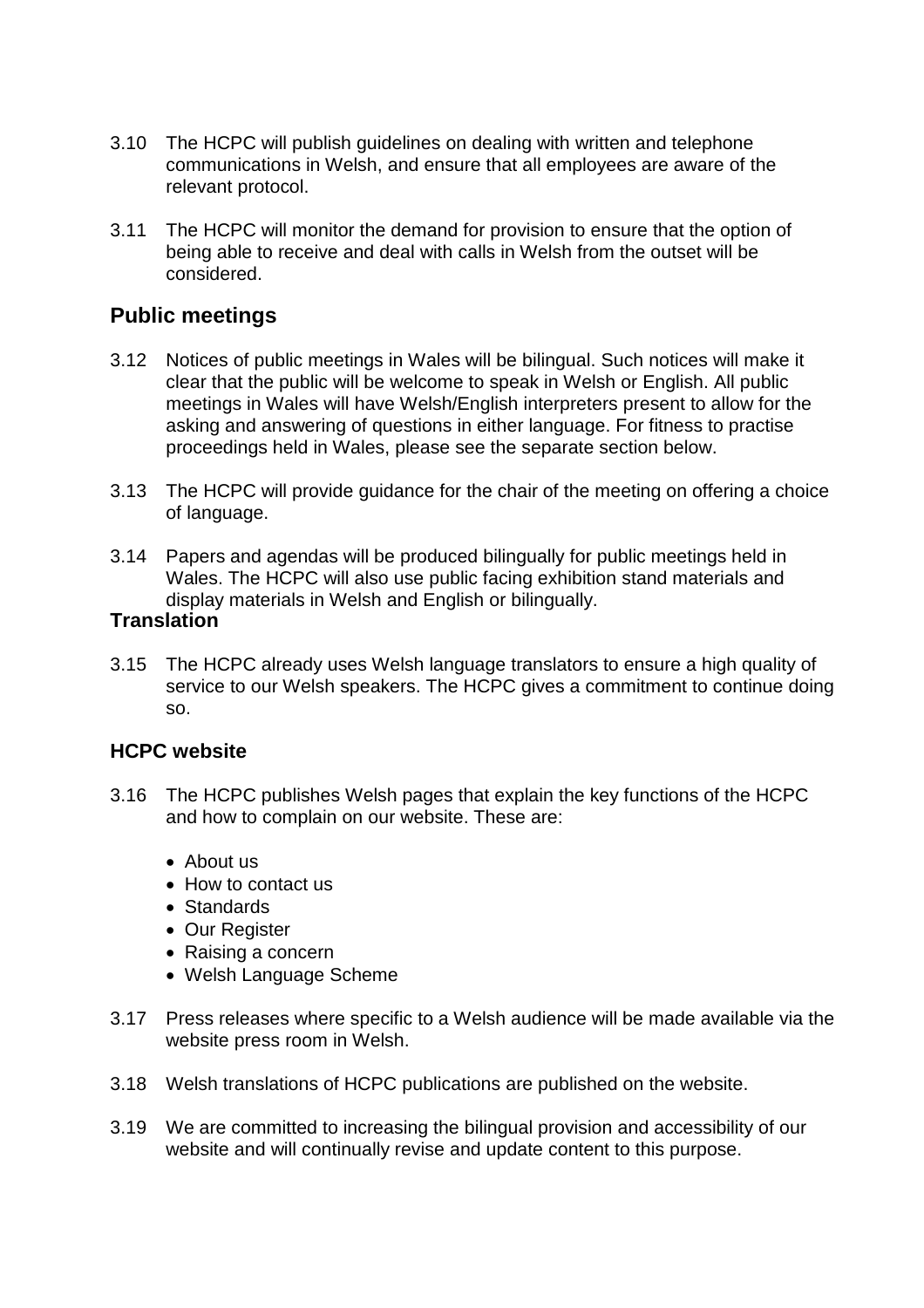# **4. The organisation's public face**

### **Publications**

- 4.1 The HCPC issues publications for a variety of purposes. The following will be available in both Welsh and English:
	- Press releases (where these relate to specific issues in Wales)
	- Who regulates health professionals? (leaflet about health regulation)
	- How to raise a concern

Any future publications and information for the public will be published bilingually in Welsh and English.

- 4.2 Standards, guidance and other technical or specialised material aimed at professionals and not directly at the public will be in English. However, a translation will be available on request.
- 4.3 All new publications which need to be presented bilingually in Welsh and English will be presented in a single bilingual publication.
- 4.4 All HCPC documents are available free of charge. However, if in the future there is a cost attached to a publication, the English and Welsh copies or the bilingual copies of the publication will be the same price.

### **Press notices**

- 4.5 The HCPC will issue bilingual press releases and statements to the media in Wales where they relate to Wales issues. Translations at press conferences in Wales will be provided for journalists.
- 4.6 There may be times when it is not possible to organise translation of an urgent press release before issuing it, where this occurs a translation will be arranged as soon as possible.

### **Public advertising**

- 4.7 The HCPC will conduct public advertising and publicity campaigns in Wales in a way that treats the two languages on a basis of equality. Specifically the HCPC will ensure advertising specific to Wales is produced bilingually in the following media:
	- Public transport advertising (where the public transport is exclusive to Wales)
	- Billboard advertising (where the billboard site is in Wales)
	- Magazine/newspaper advertising (where the publication is intended for a Welsh audience only or is a Welsh edition)
- 4.8 The HCPC will ensure any public advertising produced for Wales conforms to the guidance produced by the Welsh Language Commissioner.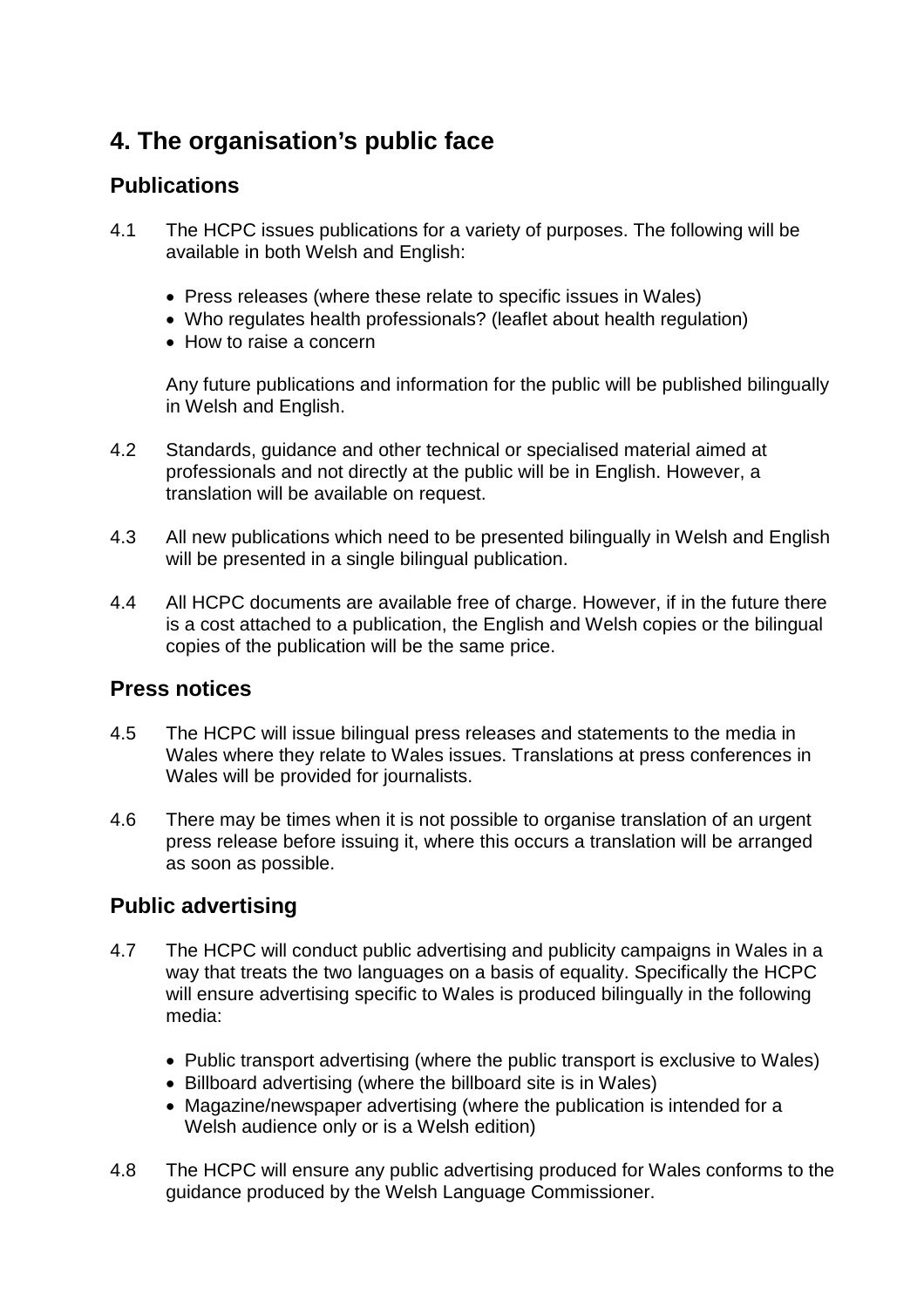# **5. Fitness to practise**

- 5.1 The HCPC's fitness to practise proceedings are a key part of its role in protecting the public. This section sets out the Health and Care Professions Council's support for the principle in the Welsh Language Act 1993 that, in the administration of justice in Wales, the English and Welsh languages should be treated on the basis of equality.
- 5.2 It should be noted that the arrangements set out in this Scheme only apply to fitness to practise and appeal proceedings which take place in Wales.

### **Background**

- 5.3 Article 22(7) of the Health Professions Order 2001 provides that fitness to practise hearings and related preliminary meetings must take place in the UK country in which the registrant is situated. Consequently, if a registrant's registered address is in Wales, then any hearing or preliminary meeting must take place in Wales. In addition, a hearing of a registration appeal must also take place in Wales if the appellant resides there.
- 5.4 Fitness to practise hearings are heard by a panel of three people which includes registrant and lay members. When making decisions about the make up of panels it is important that one member of the panel is from the same profession as the registrant. Some of these professions are relatively small in size. It is therefore important that the HCPC is given notice when registrants or complainants wish to conduct a hearing in Welsh so that the appropriate arrangements can be made.
- 5.5 This Scheme sets out the arrangements which HCPC has established to ensure that the principle enshrined in the Welsh Language Act 1993 is honoured and proceedings in Welsh are conducted fairly and managed effectively.

#### **Case management**

- 5.6 In order to ensure that the appropriate support is available for the conduct of proceedings in Welsh, the parties or those representing them will be encouraged to inform the Council as soon as possible of their wish to use the Welsh language.
- 5.7 When it is possible that Welsh may be used by any party or witness or in any document which may be placed before the panel, the parties or their representatives will be encouraged to tell the HCPC of that fact as soon as possible so that appropriate arrangements can be made for the management of the case.
- 5.8 The provision of this information should not be delayed because a party does not have definitive information or details about the use of Welsh in the proceedings.
- 5.9 An indication at the earliest stage that Welsh may be used in the proceedings will help in managing the case more effectively. However, once more detailed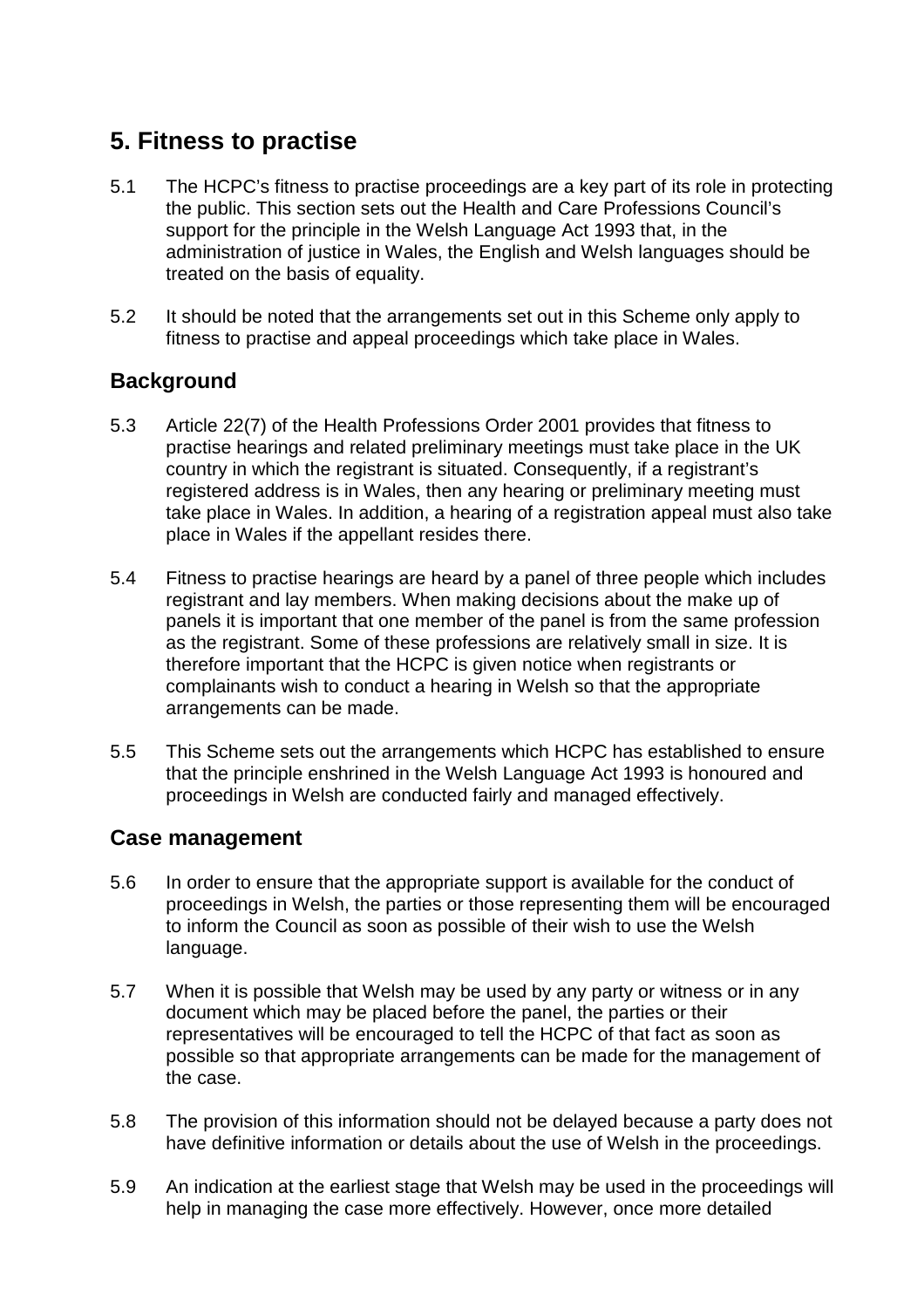information becomes available it should be passed on to the Council. This includes details of:

- any person wishing to give oral evidence in Welsh; and
- any documents or records in Welsh which that party expects to use.

#### **Preliminary meetings**

- 5.10 At any preliminary meeting which it holds, the Panel will take the opportunity to consider whether it should give directions for the management of the case. This includes offering a choice of language to the parties or representatives.
- 5.11 To assist the panel, the parties or their representatives should draw attention to the possibility of Welsh being used in the proceedings, even where this information has already been provided to the HCPC.
- 5.12 In any case where a party has already informed the HCPC that Welsh may be used in the proceedings, wherever possible, this should be confirmed or not (as the case may be) at the preliminary meeting.

#### **Interpreters**

5.13 If an interpreter is needed to translate evidence from English to Welsh or from Welsh to English, the panel will appoint an interpreter. Wherever possible, and unless the nature of the case calls for some other form of linguistic expertise, interpreters will be drawn from the list of interpreters approved by the Courts.

#### **Oaths and affirmations**

5.14 When witnesses are called during hearings, the hearings officer administering the oath or affirmation will inform them that they may choose to be sworn or affirm in Welsh or English.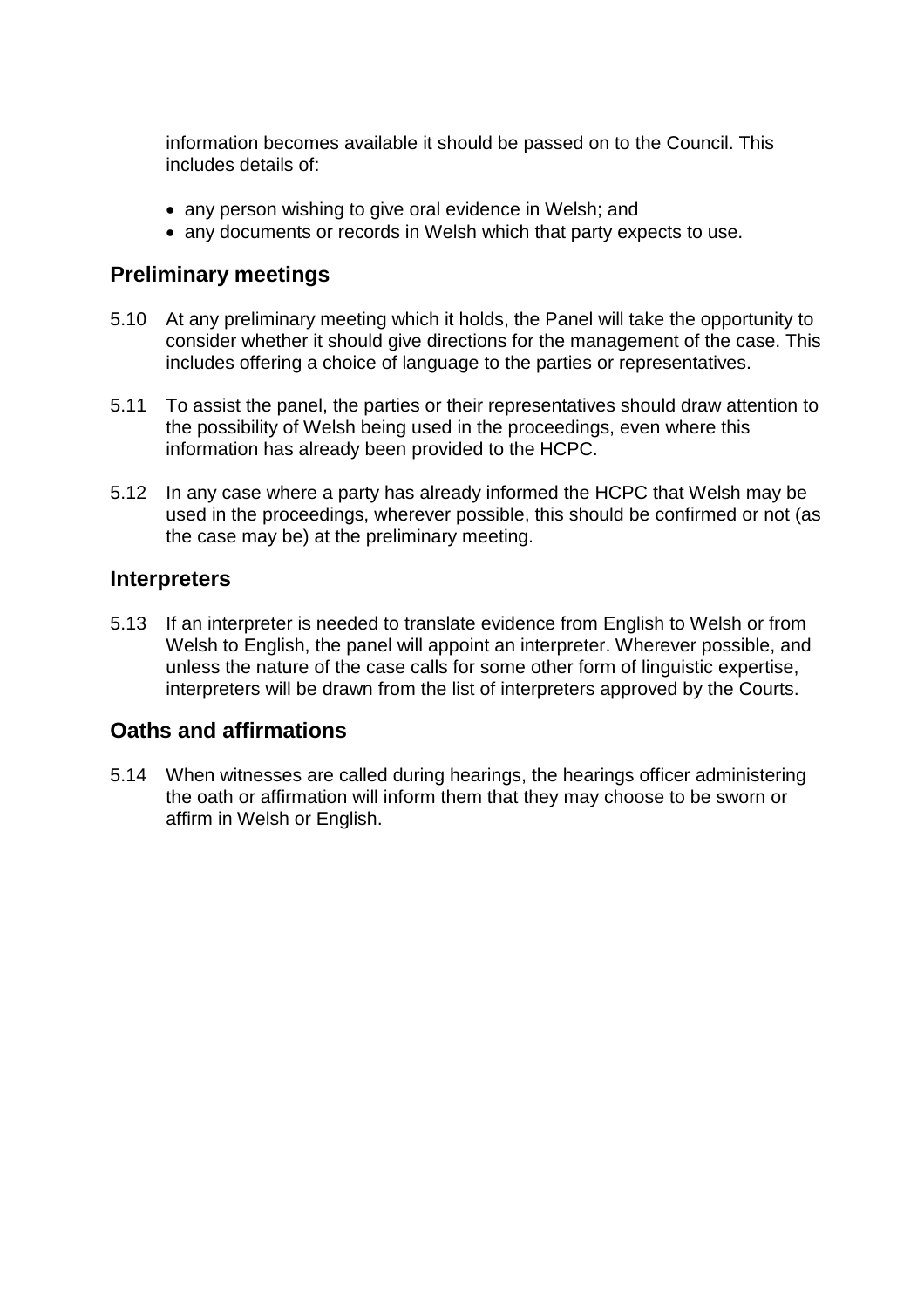# **6. Implementing and monitoring the Scheme**

## **Employees and their responsibility**

- 6.1 Whilst ultimate responsibility for the provision of services in Welsh rests with the Chief Executive, the Policy Manager will oversee the day-to-day implementation of the Scheme.
- 6.2 The Policy Manager, supported by the Equality and Diversity working group, will ensure that those involved with recruitment and training are made aware of their obligations under the Welsh Language Scheme.
- 6.3 All managers have a responsibility to implement those aspects of the Scheme which are relevant to their departments.
- 6.4 To ensure the effectiveness of our Welsh Language Scheme, employees will be advised of the requirements of our Scheme and the implications it will have on day-to-day activities.

## **Vocational training in Welsh**

6.5 Any person interacting with the public and wishing to learn Welsh will be encouraged and supported to do so by the HCPC in the context of their overall goals and objectives and those of the organisation.

### **Recruitment in Wales**

- 6.6 The HCPC will identify if there are any posts where the ability to speak Welsh is essential or desirable and identify the level of proficiency required. This will be reflected in job descriptions and person specifications accordingly.
- 6.7 When recruiting employees where fluent Welsh is an essential requirement recruitment adverts will be in Welsh only. Where the requirement is desirable, recruitment adverts appearing in the national press and in the Welsh press will be bilingual.

# **Third party contractors**

- 6.8 All third party contractors will be made aware of the HCPC's Welsh Language Scheme and any specific obligations. Where the work will involve communicating in Wales, any third party contract will include reference to the HCPC's Welsh Language Scheme, and specify the service in Welsh that is required. Particular attention will be drawn to the relevant parts of the Scheme they will be expected to implement.
- 6.10 Performance against contract will be monitored against compliance.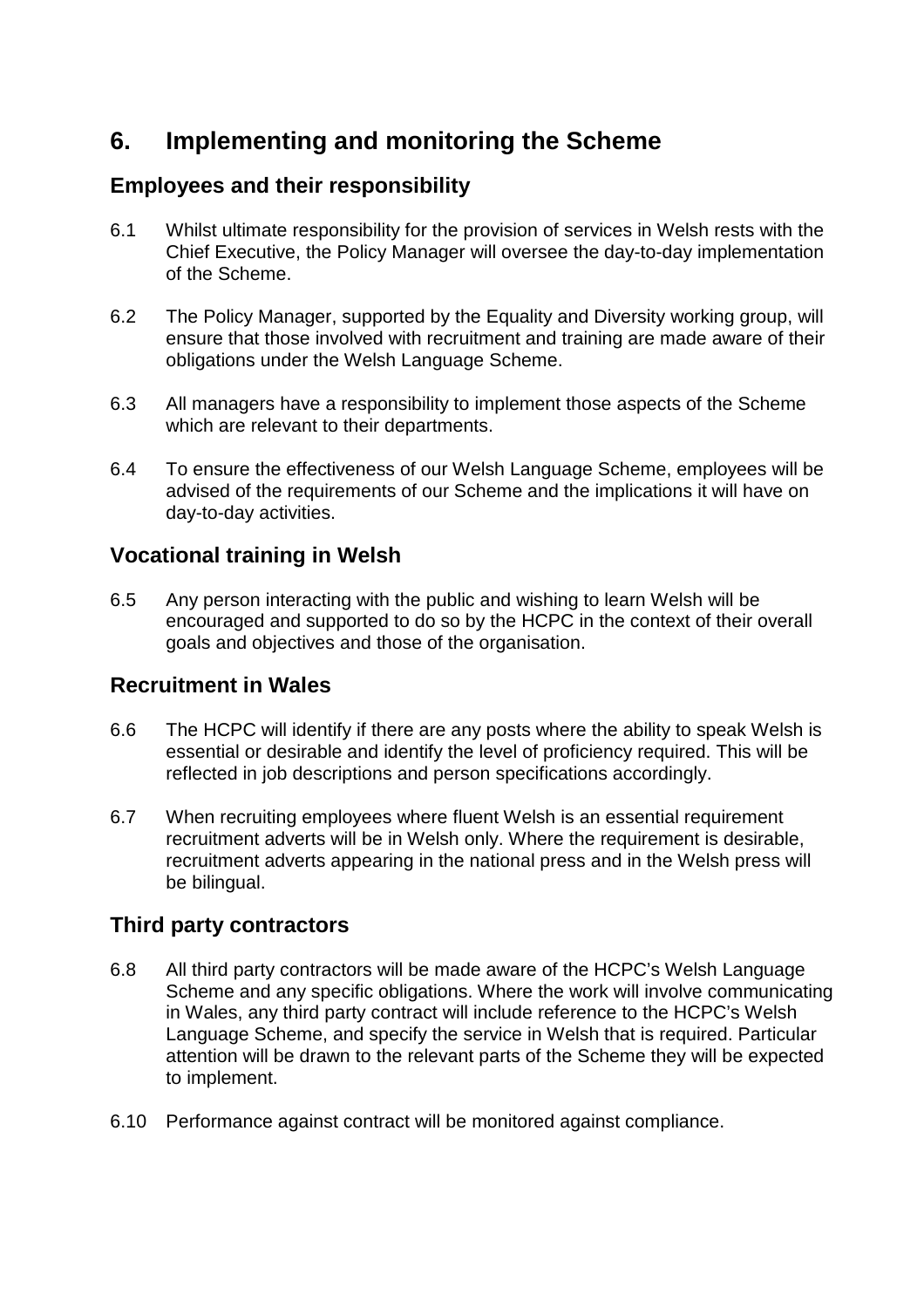### **Timescales and targets**

6.11 Timescales and targets for implementing our Scheme are identified in our action plan (Appendix A).

#### **Monitoring the Scheme**

- 6.12 HCPC will prepare internal progress reports regarding the implementation of the Scheme and submit them to the monitoring group (the HCPC Council) annually.
- 6.13 The HCPC will receive an annual compliance report that will:
	- measure whether the HCPC is complying with the Scheme;
	- measure if the Scheme is being appropriately managed;
	- analyse its performance on a departmental and corporate basis, in order to ensure consistency;
	- assess and consider key themes in scheme implementation; and
	- recognise any fundamental weakness and set up an action plan which will include a timetable to deal with them.
- 6.14 A copy of this report will be sent to the Welsh Language Commissioner on an annual basis. In the third year of the Scheme's implementation the HCPC will prepare a comprehensive evaluation report that will assess and evaluate performance in implementing the scheme since its inception. This report will:
	- provide an overview and thematic analysis of compliance and performance over the first three years of the Scheme( from two perspectives, service delivery and Scheme management); and
	- outline priorities for the following three years, together with a revised timetable for implementing the measures in the Scheme.
- 6.15 After the priorities for the next three years have been identified and a revised timetable produced, the HCPC will revise and update the Welsh Language Scheme.
- 6.15 A summary report will be posted on the HCPC website.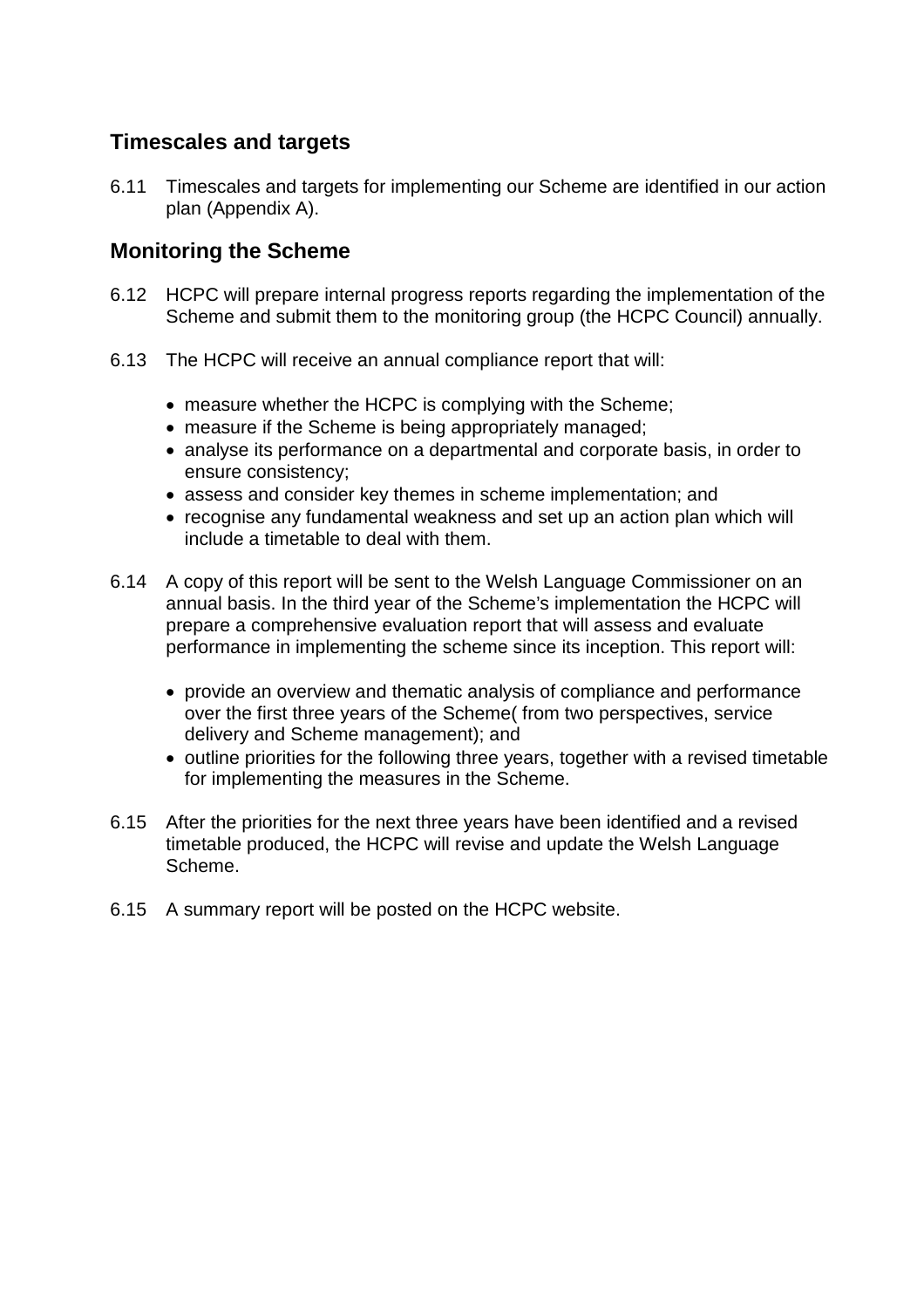# **7. Publication of the Scheme**

- 7.1 The HCPC will publicise its Welsh Language Scheme to the public and other stakeholders by:
	- posting on the HCPC website;
	- issuing a Press release (bilingual); and
	- making all relevant stakeholder groups such as professional bodies, employers and patient associations aware of the Scheme.

#### **Improving the Scheme**

- 7.2 The HCPC welcomes improvements to the Scheme. All comments or suggestions should be addressed to the Policy and Standards Department (Welsh Language Scheme) and will be considered as part of the monitoring process.
- 7.3 All complaints regarding the implementation of the Scheme will be investigated and the action taken will be highlighted in the annual reports and financial statements published by Council. Complaints will be received in Welsh and in English and will be dealt with in the same timescale.
- 7.4 Complaints can be sent to the following address:

Customer Services Manager Health and Care Professions Council 184 Kennington Park Road London SE11 4BU